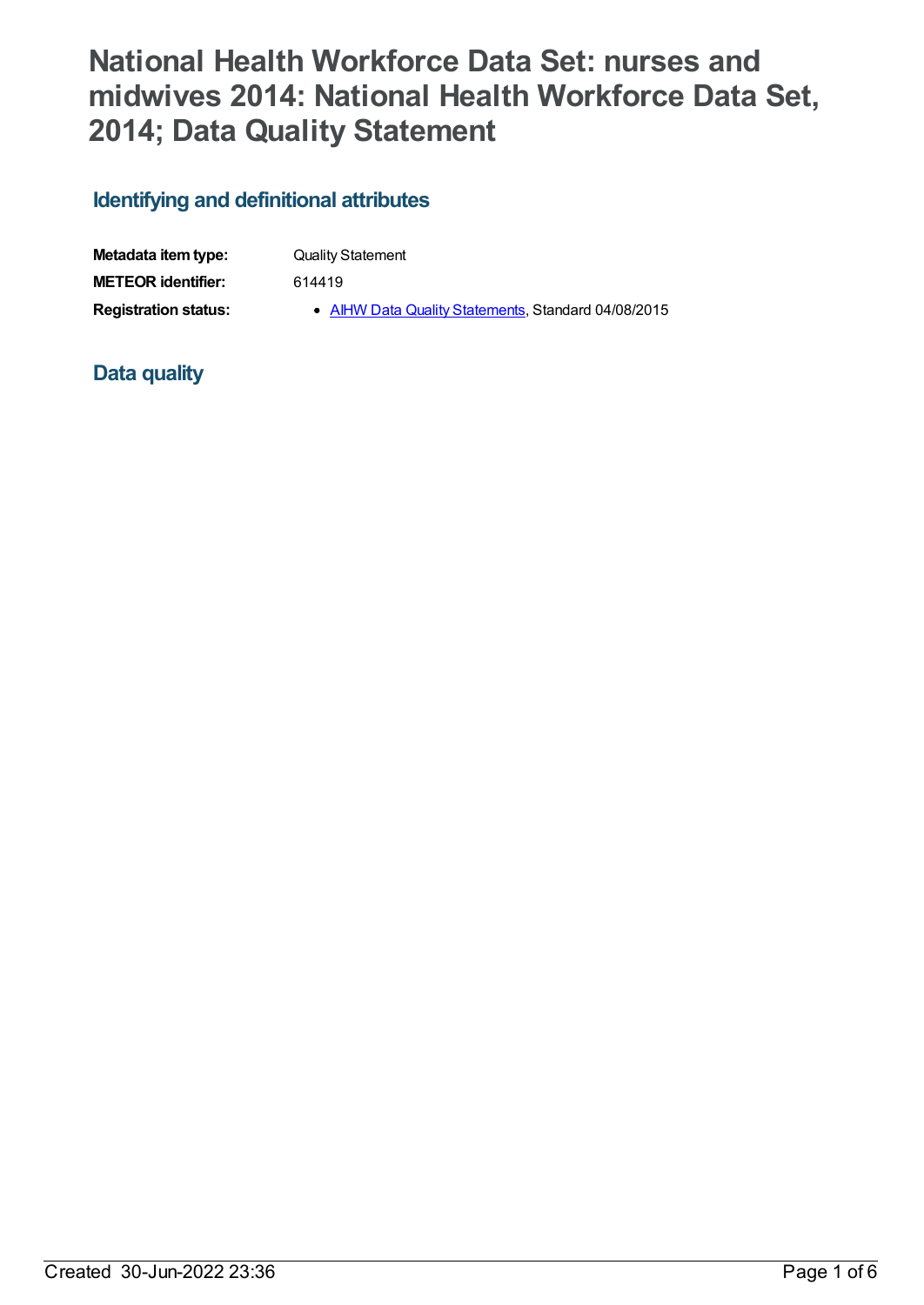### **Summary of key issues**

The Australian Institute of Health and Welfare (AIHW) National Health Workforce Data Set (NHWDS) 2014: nurses and midwives contains information on the demographics, employment characteristics, primary work location and work activity of nurses and midwives in Australia who renewed their registration via the National Registration and Accreditation Scheme (NRAS) in 2014.

This is the fourth data set published for nurses and midwives from the NRAS. The data set comprises registration information provided by the Australian Health Practitioner Regulation Agency (AHPRA) and workforce details obtained by surveys.

This data quality statement should be read in conjunction with the footnotes and commentary accompanying tables and graphs in the web pages <http://www.aihw.gov.au/workforce/nursing-and-midwifery/>.

#### **Description**

The NHWDS 2014: nurses and midwives is a combination of registration and survey data collected through the nurse and midwife registration renewal process.

#### **Registration data**

All nurses and midwives must be registered with AHPRA to practise in Australia. Nurses and midwives are required by law to renew their registration through the NRAS, either online via the AHPRA website or using a paper form provided by AHPRA. For initial registration, practitioners must use a paper form and provide supplementary supporting documentation.

Whether for renewal or initial registration, this information is referred to as 'registration data'. Data collected includes demographic information such as age, sex and country of birth; and details of health qualification(s) and registration status. This is the compulsory component of the registration process.

Registration details on NHWDS 2014: nurses and midwives were collected either from the compulsory registration renewal form, from new registrations or from registration details migrated from the respective state and territory health boards before their dissolution. Copies of registration forms for new registrants are available on the relevant board websites, which can be accessed from the AHPRA website <http://www.ahpra.gov.au/>.

Between 2012 and 2014, there was a drop in midwife registrations, from 35,632 to 33,114. This was due to a drop in dual midwife/nurse registrations. In regards to this trend, the 2013/14 Annual Report: AHPRA and National Boards states 'Many registrants who held dual registration when the National Scheme began have, over time, chosen to renew their registration in one of the professions. This is likely to be related to the requirement in the National Scheme for registrants to meet the registration standards for recency of practice and continuing professional development relevant to each profession when they renew their registration.' (AHPRA 2014, p 84).

#### **Survey data**

When nurses and midwives renew their registration online they are asked to complete an online survey customised for each profession. When nurses and midwives renew their registration using a paper form they are also asked to complete a paper version of the relevant survey.

Copies of the survey forms are available from the AIHW website <http://www.aihw.gov.au/workforce/nursing-and-midwifery/additional-material/>.

### **Database creation**

AHPRA stores both the online registration data and the online survey information in separate databases. They send these two de-identified data sets to the AIHW, where they are merged to form part of the national data set.

The paper registration data and paper survey forms were also received by AHPRA. AHPRA then sent these paper forms to the Commonwealth Department of Health (Health) to be scanned into a data set. Health sent this data set to AIHW for merging with online registration data and data from the online survey forms, and for cleansing and adjustment for non-response to form a nationally consistent data set. The final data set is then known as the National Health Workforce Data Set 2014: nurses and midwives.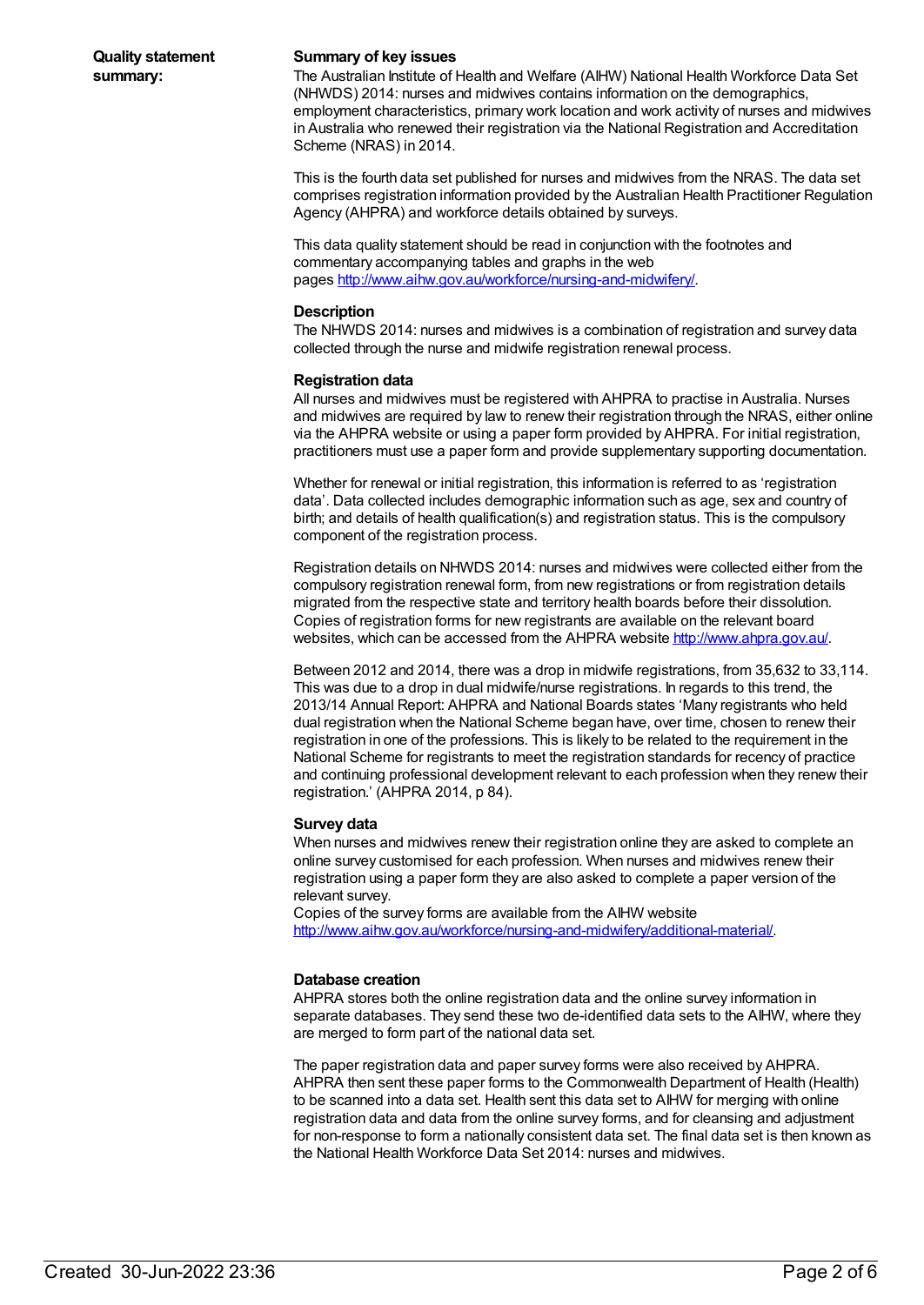| Institutional environment: | The AIHW is a major national agency set up by the Australian Government under the<br>Australian Institute of Health and Welfare Act 1987 to provide reliable, regular and relevant<br>information and statistics on Australia's health and welfare. It is an independent statutory<br>authority established in 1987, governed by a management board and accountable to the<br>Australian Parliament through the Health portfolio.                                                                                                                                                                                                                                                                                                                    |
|----------------------------|------------------------------------------------------------------------------------------------------------------------------------------------------------------------------------------------------------------------------------------------------------------------------------------------------------------------------------------------------------------------------------------------------------------------------------------------------------------------------------------------------------------------------------------------------------------------------------------------------------------------------------------------------------------------------------------------------------------------------------------------------|
|                            | The AIHW aims to improve the health and wellbeing of Australians through authoritative<br>health and welfare information and statistics. It collects and reports information on a wide<br>range of topics and issues, ranging from health and welfare expenditure, hospitals, disease<br>and injury, and mental health, to ageing, homelessness, disability and child protection.                                                                                                                                                                                                                                                                                                                                                                    |
|                            | The Institute also plays a role in developing and maintaining national metadata standards.<br>This work contributes to improving the quality and consistency of national health and welfare<br>statistics. The Institute works closely with governments and with non-government<br>organisations to achieve greater adherence to these standards in administrative data<br>collection to promote national consistency and comparability of data and reporting.                                                                                                                                                                                                                                                                                       |
|                            | One of the main functions of the AIHW is to work with the states and territories to improve<br>the quality of administrative data and, where possible, to compile national data sets based<br>on data from each jurisdiction; to analyse these data sets; and to disseminate information<br>and statistics.<br>Compliance with the Australian Institute of Health and Welfare Act 1987 and the Privacy Act<br>1988 (Cwlth) ensures that the data collections managed by the AIHW are kept securely and                                                                                                                                                                                                                                               |
|                            | under the strictest conditions with respect to privacy and confidentiality. For further<br>information, see the AIHW website http://www.aihw.gov.au.                                                                                                                                                                                                                                                                                                                                                                                                                                                                                                                                                                                                 |
|                            | AHPRA is the organisation responsible for the implementation of the NRAS across<br>Australia. AHPRA works with the National Health Practitioner Boards to regulate health<br>practitioners in the public interest and to ensure a competent and flexible health workforce<br>that meets the current and future needs of the Australian community.                                                                                                                                                                                                                                                                                                                                                                                                    |
|                            | Until its closure in August 2014, Health Workforce Australia was responsible for the<br>development of the workforce surveys. Its functions were transferred then to the Department<br>of Health.                                                                                                                                                                                                                                                                                                                                                                                                                                                                                                                                                    |
|                            | The AIHW receive registration information and voluntary survey data from AHPRA on allied<br>health practitioners via the mandatory national registration process, collected at the time of<br>registration renewal. The registration and survey data are combined, cleansed and adjusted<br>for non-response to form a national data set known as NHWDS 2014: nurses and midwives.                                                                                                                                                                                                                                                                                                                                                                   |
|                            | The AIHW is the data custodian of the NHWDS.                                                                                                                                                                                                                                                                                                                                                                                                                                                                                                                                                                                                                                                                                                         |
| <b>Timeliness:</b>         | The NHWDS 2014: nurses and midwives is created through the national registration<br>renewal process, which was conducted between 1 April and 31 May 2014. Although the<br>reference time is notionally the renewal date, 31 May 2014, legislation allows for a one<br>month period of grace. Thus, the final registration closure date is one month after the<br>renewal date. AHPRA allows a further two weeks to allow for mail and data entry delays for<br>completeness. Consequently the extraction of data occurs a month and a half after the<br>renewal date ('the extraction date').<br>The survey data were also collected between 1 April and 30 June 2014, as the survey is<br>administered as part of the registration renewal process. |
|                            | The data needed joint reviews by AHPRA, the AIHW and Health to manage the range of<br>considerations and data quality issues. This review process improved data quality, data<br>definitions, metadata and data cleansing.                                                                                                                                                                                                                                                                                                                                                                                                                                                                                                                           |
| <b>Accessibility:</b>      | Results from the NHWDS 2014: nurses and midwives are released on the AIHW website as<br>part of a series of workforce web pages. Workforce survey questionnaires and detailed<br>tables are available on the AIHW website at http://www.aihw.gov.au/workforce/nursing-and-<br>midwifery/additional-material/                                                                                                                                                                                                                                                                                                                                                                                                                                         |
|                            | Users can request data not available online or in reports through the AIHW data request<br>management<br>system (https://datarequest.aihw.gov.au/ layouts/AdHocDataRequest/LodgeRequest.aspx/)<br>or via the Digital and Media Communications Unit on (02) 6244 1032 or via email to<br>info@aihw.gov.au. Requests that take longer than half an hour to compile are charged for on<br>a cost-recovery basis.                                                                                                                                                                                                                                                                                                                                        |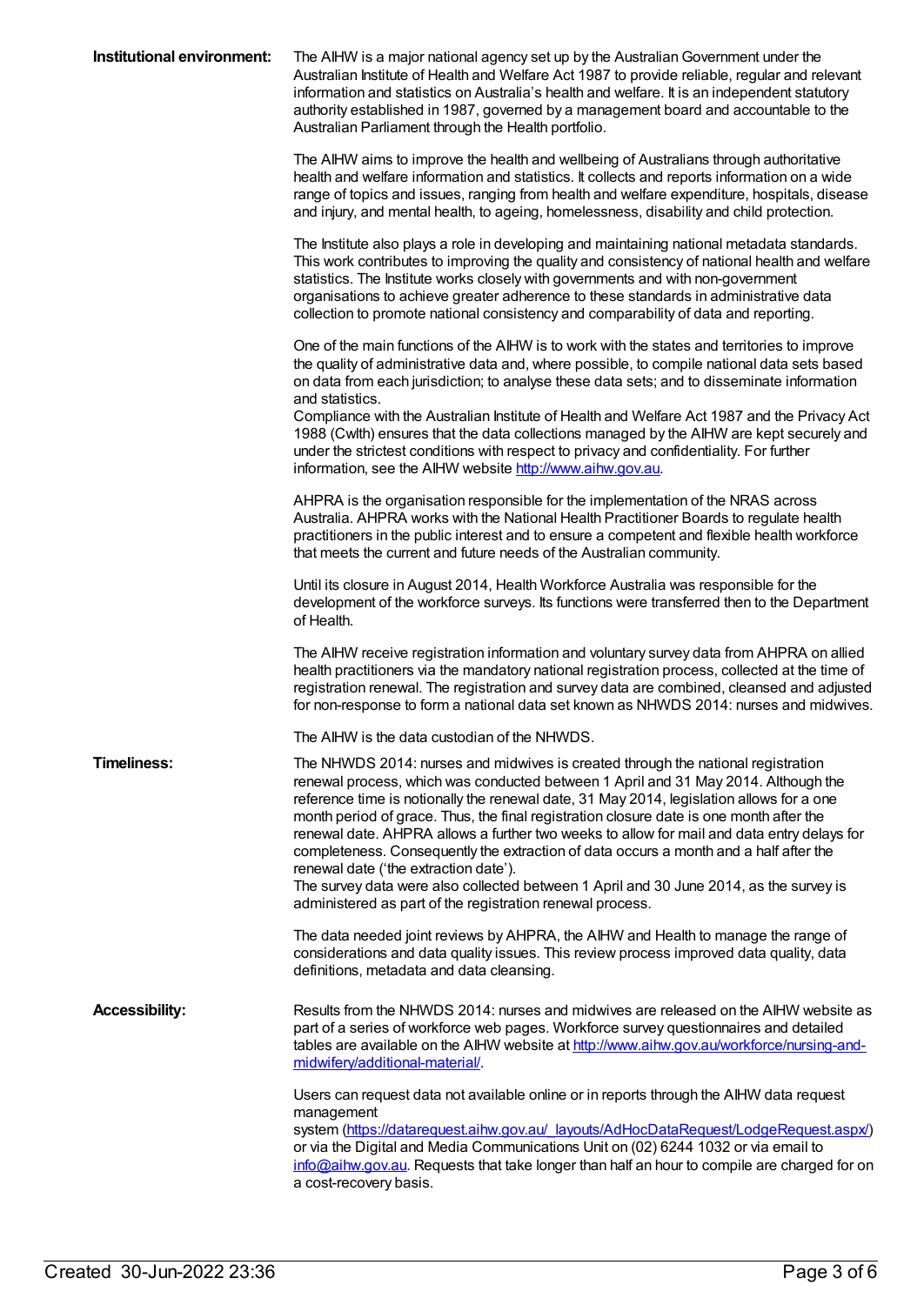| Interpretability: | Descriptions of data items in the National Health Workforce Data Set 2014: nurses and<br>midwives are available on request from the Expenditure and Workforce Unit at the AIHW.                                                                                                                                                                                                                                                                                                                                                                                                                                                                                                                                                                                                                                    |
|-------------------|--------------------------------------------------------------------------------------------------------------------------------------------------------------------------------------------------------------------------------------------------------------------------------------------------------------------------------------------------------------------------------------------------------------------------------------------------------------------------------------------------------------------------------------------------------------------------------------------------------------------------------------------------------------------------------------------------------------------------------------------------------------------------------------------------------------------|
|                   | The surveys used by nurses and midwives are available from the AIHW website<br>http://www.aihw.gov.au/workforce/nursing-and-midwifery/additional-material/.                                                                                                                                                                                                                                                                                                                                                                                                                                                                                                                                                                                                                                                        |
| <b>Relevance:</b> | The primary purpose of the National Health Workforce Data Set 2014: nurses and midwives<br>is to provide information on the number and the demographic and employment<br>characteristics of nurses and midwives in Australia.                                                                                                                                                                                                                                                                                                                                                                                                                                                                                                                                                                                      |
|                   | The NHWDS 2014: nurses and midwives describes the size and characteristics of the<br>nursing and midwifery workforce in Australia. It is of interest to health agencies involved in<br>workforce planning, and for health policy planning and implementation in general.                                                                                                                                                                                                                                                                                                                                                                                                                                                                                                                                           |
|                   | The location and distribution of the workforce, as well as demographic details such as age<br>and sex of nurses and midwives, are useful for workforce planning within states and<br>territories and nationally. Information on qualifications is relevant for the relevant<br>professional associations and for educational planning.                                                                                                                                                                                                                                                                                                                                                                                                                                                                             |
| <b>Accuracy:</b>  | <b>Survey responses</b><br>The response rate for the Nursing and midwifery survey in 2014 was 93.4%. The response<br>rate for Non-Practicing registrants, of which there were only 4,394, was lower at 73.5%. The<br>response rates remain significantly better than response rates under the pre-2011 system<br>where response rates in 2009 (for example) were only 44.4%.                                                                                                                                                                                                                                                                                                                                                                                                                                       |
|                   | Data are reported on the basis of the most current address at the time the survey was<br>undertaken, unless stated otherwise. The data include employed nurses and midwives who<br>did not state or adequately describe their location as well as employed nurses and<br>midwives who were overseas. The national estimates include these groups.                                                                                                                                                                                                                                                                                                                                                                                                                                                                  |
|                   | <b>Survey design</b><br>In 2011 the nursing survey was on a separate form to the midwife survey. Respondents that<br>were registered both as midwives and as nurses filled in both survey forms.                                                                                                                                                                                                                                                                                                                                                                                                                                                                                                                                                                                                                   |
|                   | In 2012, the nursing and midwifery survey design changed. Midwives who were registered<br>as nurses and who responded to the survey filled in a combined Nurses and Midwives<br>version of the survey form for the first time. This form intended to split the hours worked in<br>midwifery from the hours worked in nursing. Many of the respondents, however, appeared to<br>have misinterpreted the intension of the split in hours. This appears to have resulted in an<br>overstatement of total hours for these respondents.                                                                                                                                                                                                                                                                                 |
|                   | In 2014 the total employed nurses and midwives that filled in a survey was 300,979. Of<br>those 25,527 (8.5%) filled in the combined nursing and midwives form. Thus the net impact<br>on total hours for all respondents is minimal. However, care should be taken when<br>comparing total hours worked by midwives.                                                                                                                                                                                                                                                                                                                                                                                                                                                                                              |
|                   | <b>Principal role</b><br>In the 2013 version of the survey form, the option to write in a text description for 'Other<br>principal role' was added to the survey form. The AIHW now use this extra information to<br>recode some 'Other' roles to a more appropriate classification. For example, an 'Other'<br>response with an additional free text response of 'ward nurse' is recoded as 'Clinical'.                                                                                                                                                                                                                                                                                                                                                                                                           |
|                   | <b>Estimation procedures</b><br>The AIHW uses registration data together with survey data to derive estimates of the total<br>nursing and midwifery workforce. Not all nurses and midwives who receive a survey<br>respond, as it is not mandatory. In deriving the estimates, two sources of non-response to<br>the survey are accounted for:<br>• item non-response—occurs as some respondents return partially completed surveys.<br>Some survey records were so incomplete that it was decided to omit them from the<br>reported survey data.<br>• survey non-response—occurs because not all registered nurses and midwives who<br>receive a questionnaire respond.<br>A separate estimation procedure is used for each. Imputation is used to account for both<br>item non-response and survey non-response. |
|                   | Imputation: estimation for item non-response<br>The imputation process involves an initial examination of all information provided by a<br>respondent. If possible, a reasonable assumption is made about any missing information                                                                                                                                                                                                                                                                                                                                                                                                                                                                                                                                                                                  |

based on responses to other survey questions. For example, if a respondent provides information on hours worked and the area in which they work, but leaves the workforce

question blank, it is reasonable to assume that they were employed.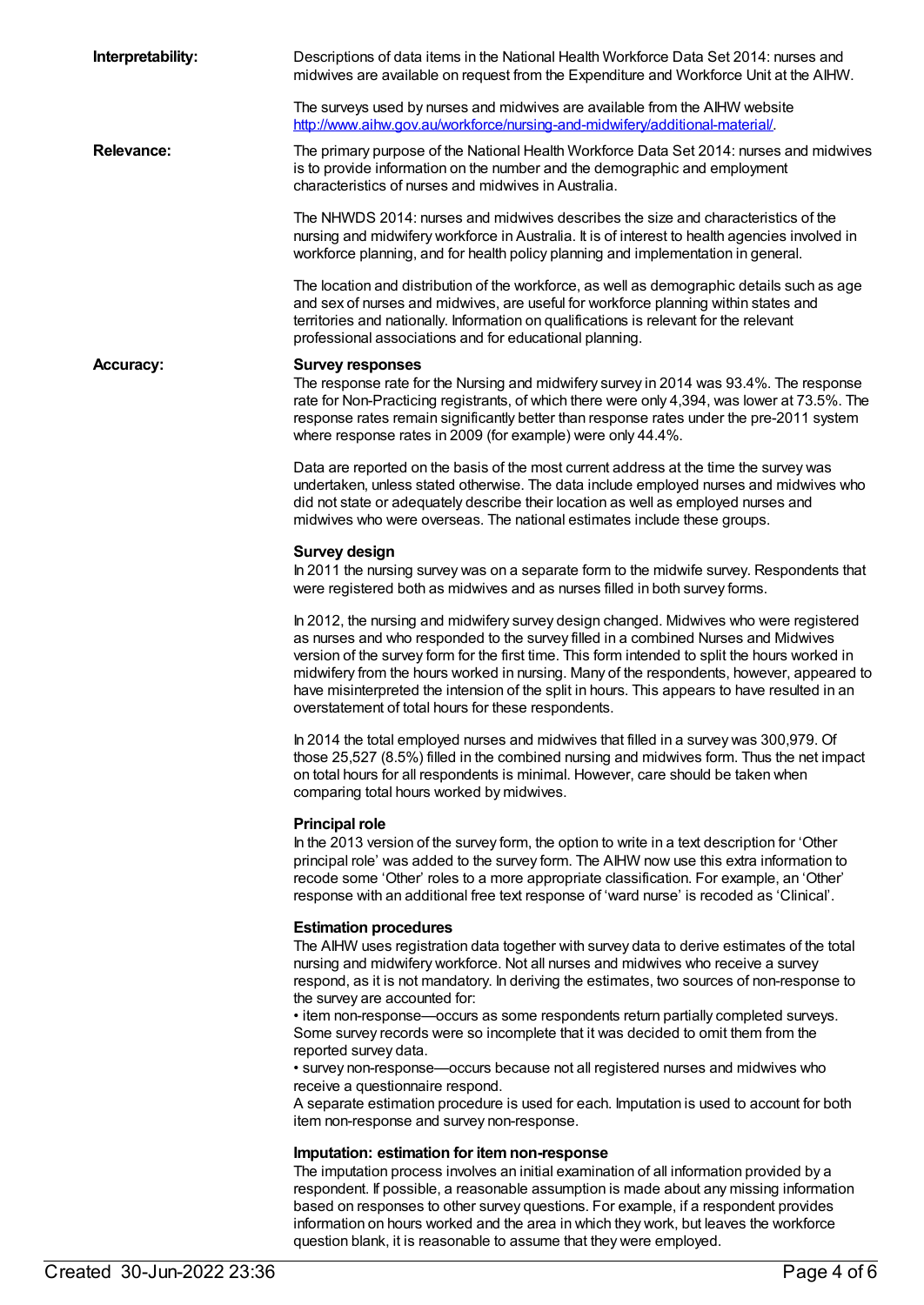|                   | Missing values remaining after this process are considered for their suitability for further<br>imputation, based on the level of non-response to the corresponding variable. Those<br>deemed suitable include hours worked in the week before the survey and principal role of<br>main job.                                                                                                                                                                                                                                                                                                                                                                                                        |
|-------------------|-----------------------------------------------------------------------------------------------------------------------------------------------------------------------------------------------------------------------------------------------------------------------------------------------------------------------------------------------------------------------------------------------------------------------------------------------------------------------------------------------------------------------------------------------------------------------------------------------------------------------------------------------------------------------------------------------------|
|                   | In imputation, the known probabilities of particular responses occurring form the basis of a<br>random process that assigns a response category value to each record, so that imputed<br>values are based on the distribution of responses occurring in the responding sample.<br>Therefore, fundamental to imputing missing values for survey respondents who returned<br>partially completed questionnaires is the assumption that respondents who answer various<br>questions are similar to those who do not.                                                                                                                                                                                   |
|                   | Imputation: estimation for survey non-response<br>In 2014, the methodology used for survey non-response is a randomised sequential hot<br>deck-based imputation.                                                                                                                                                                                                                                                                                                                                                                                                                                                                                                                                    |
|                   | The data are sorted into strata so that imputations will be made using survey data from<br>records that have similar registration details. The strata used for imputation are profession<br>(nursing division/midwifery registration), registration type, sex, age group, remoteness area<br>and state, in that order.                                                                                                                                                                                                                                                                                                                                                                              |
|                   | Donor records are spaced evenly within strata to ensure that records are used within the<br>strata an equal number of times (plus or minus one) and that most strata within the hot deck<br>will be restricted to within-strata imputations. For example, if there are 5 respondents and<br>12 non respondents in a cell the expected number of uses would be 2.4, resulting in each<br>donor being used either 2 or 3 times. This is almost equivalent to a weighting strategy<br>except that instead of all the data being weighted, only the non-registration data are<br>weighted.                                                                                                              |
|                   | For variables not used in the imputation (for the NHWDS 2014: nurses and midwives, that is<br>all variables other than the registration type, division/midwifery category, remoteness area,<br>state or territory of principal practice, age and sex), it is assumed, for estimation purposes,<br>that respondents and non-respondents have the same characteristics. If the assumption is<br>incorrect, and non-respondents are different from respondents, then the estimates will have<br>some bias. The extent of this cannot be measured without obtaining more detailed<br>information about non-respondents. Therefore, there will be some unquantifiable level of<br>bias in the estimates. |
| <b>Coherence:</b> | Data collected for NHWDS 2014: nurses and midwives are similar to 2013 data for most<br>variables as the survey structures were largely comparable. Material differences include the<br>following:                                                                                                                                                                                                                                                                                                                                                                                                                                                                                                  |
|                   | The 2013 question asking for the number of clinical hours worked in a regional, rural or<br>remote location in the last month has been replaced with a question asking for the average<br>number of days instead. The respondent may choose to give this as the average per week,<br>fortnight, month, quarter, or year.                                                                                                                                                                                                                                                                                                                                                                            |
|                   | In 2014, respondents not working in nursing and/or midwifery now have a free text field for<br>the description of her or his occupation, if she or he has indicated employment outside of<br>the registered profession.                                                                                                                                                                                                                                                                                                                                                                                                                                                                             |
|                   | There is also a new question which asks for the number of hours worked particularly in<br>cancer nursing in the past week.                                                                                                                                                                                                                                                                                                                                                                                                                                                                                                                                                                          |
|                   | Due to the differences in data collection methods, including differences in the design of<br>surveys and questionnaires, it is recommended that comparisons between workforce data<br>in the NHWDS: nurses and midwives 2011 to 2014 and previous AIHW Nursing and<br>Midwifery Labour Force Survey data be made with caution.                                                                                                                                                                                                                                                                                                                                                                      |
| Data products     |                                                                                                                                                                                                                                                                                                                                                                                                                                                                                                                                                                                                                                                                                                     |

**Implementation start date:** 04/08/2015

**Relational attributes**